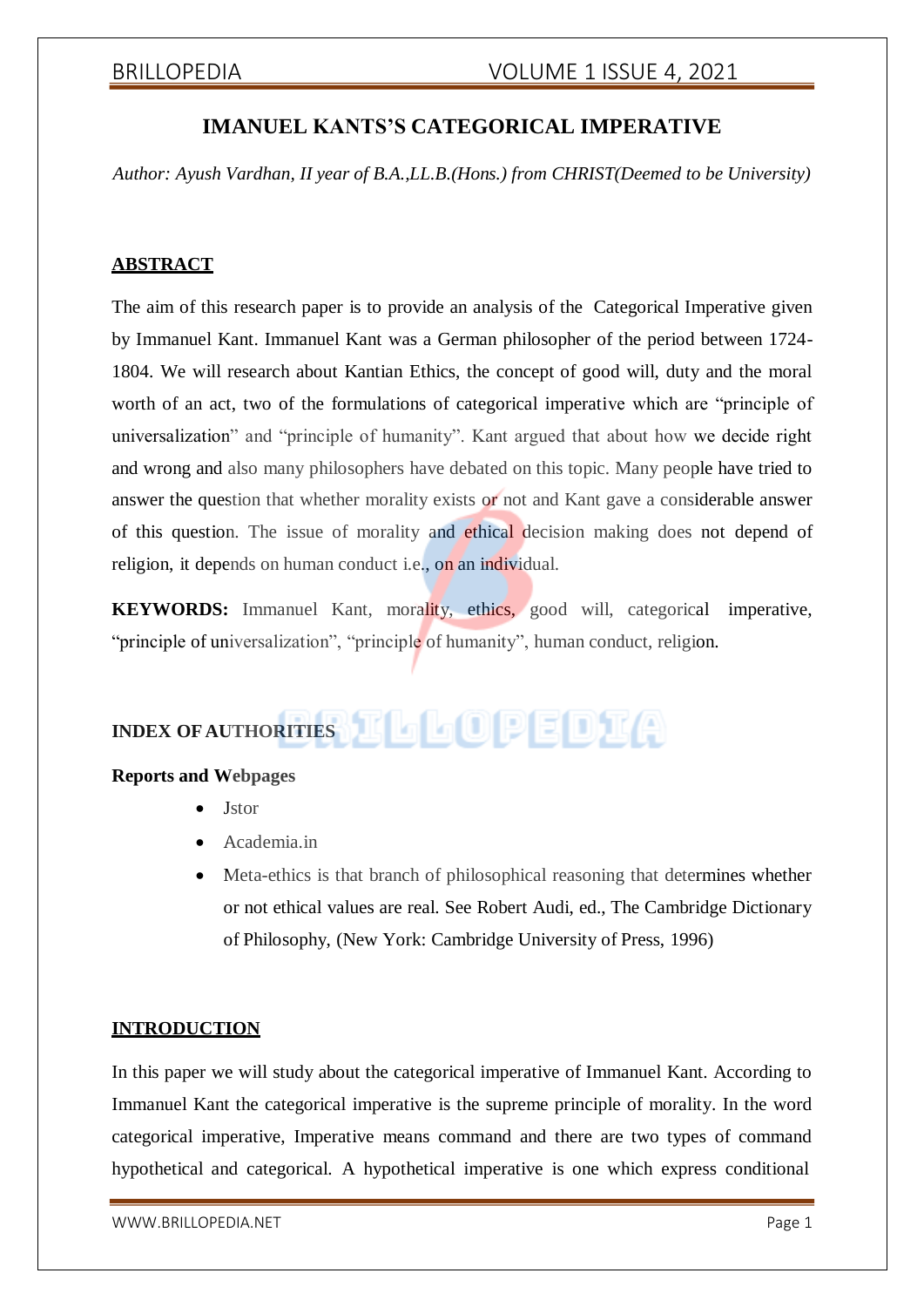## BRILLOPEDIA VOLUME 1 ISSUE 4, 2021

command for e.g., "if you to be successful then you have to work really hard" whereas on the other hand categorical Imperative are absolute command for e.g. "Do not cheat". In this we will also see the formulations of categorical imperative which are 'Principle of Universalization' and 'Principle of Humanity'. Categorical Imperative are the command which you must follow, regardless of your desires, moral obligations are derived from pure reason. Immanuel Kant said that you don't need religion to determine what the law is, because what's right and what's wrong is totally knowable just by using your intellect. Kant says that we should not use someone as a mere means and as we know everyone uses each other for living and that is justiciable but using someone as a mere means which means taking undue advantage of someone is not justiciable at all. Kant defines categorical imperatives as commands or moral laws all persons must follow, regardless of their desires or extenuating circumstances. As morals, these imperatives are binding on everyone.

### **IMMANUEL KANT'S CATEGORICAL IMPERATIVE**

Immanuel Kant argues that religion has no connection with morality and the right and wrong is totally dependent on an individual. According to Kant Morality means acting in accordance with the categorical imperative. The categorical imperative is the supreme principle of morality. In the word categorical imperative, the word imperative means command like for e.g., do not cheat. There are two types of Imperatives which are hypothetical imperative and categorical imperative. Hypothetical imperative is the one that expresses conditional command like for e.g., "if you want to become successful, then you have to work very hard", this example possess a condition i.e., you only have to work very hard if you want to be successful and if not then you can sit and relax. On the other hand, categorical imperative is absolute command like for e.g., Do not cheat, this command does not pose any condition, it does not contain any if then clause, even if one wants to cheat, he/she cannot cheat because the command is absolute.

#### **CORE CONCEPTS OF KANTIAN ETHICS**

- THE IDEA OF GOOD WILL
- DUTY AND THE MORAL WORTH OF AN ACT
- FORMULATIONS OF THE CATEGORICAL IMPERATIVE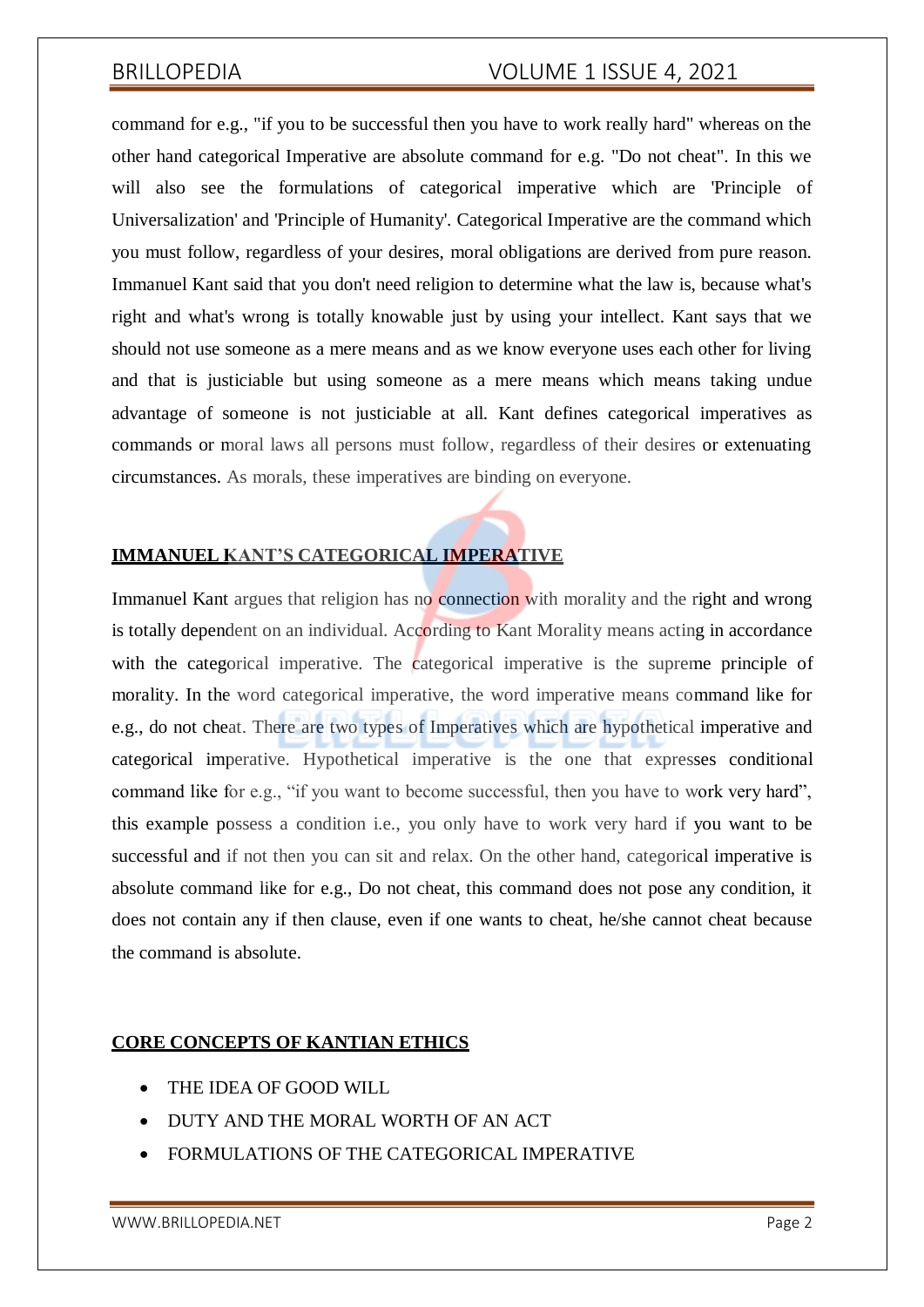#### **THE GOOD WILL**

According to Kant the good will is the one that facilitates human act. What makes a good really good well, for Kant a goodwill is good not because it produces good results as in a case of pragmatic ethics or greatest happiness to the greatest number of people as in the case of utilitarian ethics but it is good by virtue of its intrinsic value, the Goodwill therefore is good without qualifications, good without any condition.

#### Now the question is how is the Goodwill manifested?

According to Kant a goodwill is manifested when it is done for the sake of duty hence in order for a goodwill to be called good without qualifications, it must be done for the sake of duty, for e.g., the will to help a friend, Kant would have us believe that if one expects something in return when someone helps a friend then the will is not good without qualifications because it is not done for the sake of duty but if someone helps because she believes that it is her duty to do so, then, for Kant, the will here is good without qualifications because it is done for the sake of duty. Furthermore, Kant says that the will is autonomous if it is self-legislating thus the concept of autonomy of the wheel means that it is not influenced by any outside factors in other words when a moral agent performs a particular act her will is considered autonomous if she is not forced to do it.

### **DUTY AND MORAL WORTH OF AN ACT**

Kant argued that duty should be the motive of any moral act. Inclination or self-interest can never be the motive of any moral act, this means for e.g., that if a physician treats her patient her motive should be duty that is the physician is moved to the patient because it is her obligation as a healthcare provider to treat the patient and not the interest of profiting from the patient herself. For Kant and has a moral worth if it done for the sake of duty, if an act is done our of self-inclination, then is has no moral worth that is immoral, it is interesting to note that for Kant sometimes an action that accord with duty and for Kant this act has no moral worth though not necessarily immoral because the act simply accords through the Judy indeed it is not done for the sake of duty as we can see for Kant there is a difference between actions that accord with Judy that is actions that are done in accordance with Judy and actions are done for the sake of duty and again for only those actions that are done for the sake of duty have moral worth.

[WWW.BRILLOPEDIA.NET](http://www.brillopedia.net/) Page 3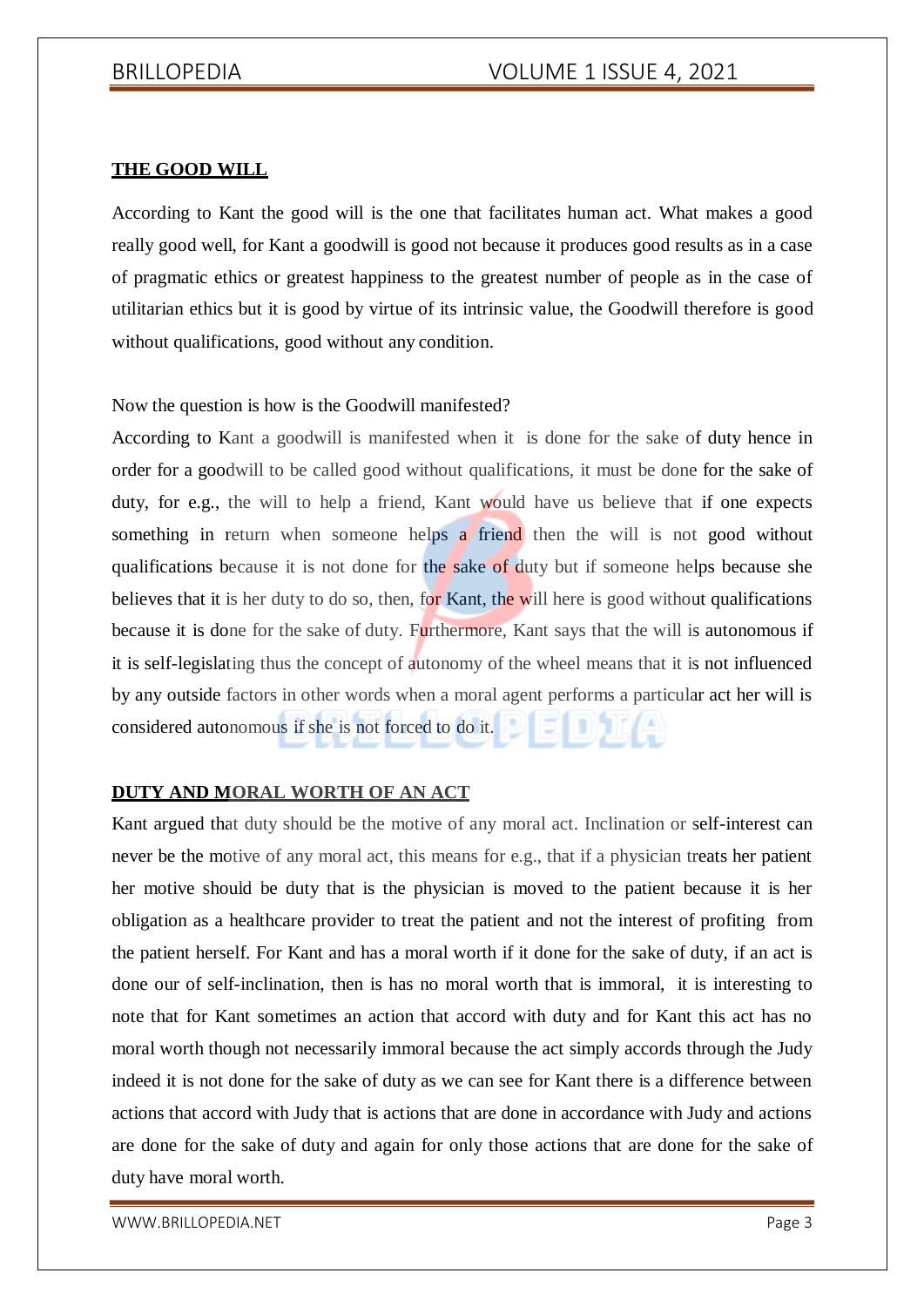### **FORMULATIONS OF CATEGORICAL IMPERATIVE**

- **1. PRINCIPLE OF UNIVERSALIZATION:** "Act only on that maxim whereby you can, at the same time will, that it should become a universal law" but differently the principle of universality commands that every maxim someone acts on must be such that others are willing to make it the case that everyone always acts on that maxim when in a similar situation. The idea is here thatif the maxim that is the principle in which the moral agent act cannot be universalized then the action has no moral worth. For e.g., The act of stealing the properties of the rich and distribute them to the poor so we can see the maxim which is stealing or steal in this case cannot be universalized of course if someone is trying to steal, reason tells us that we cannot force all people to will the same, hence stealing is always impermissible according to the categorical imperative. Let us take one more example act of helping a friend in times of need the maxim which is to help is obviously universal eyes about we can expect others to will the same hence the act of helping a friend in times of need is morally right according to the categorical imperative.
- **2. PRINCIPLE OF HUMANITY:** This is also known as the formula of the end, and the principle of humanity was formulated as a response to its critics who lamented that the principle of universalization is too strict and so the second formulation of the categorical imperative which us based on the principle of humanity is read as "So act as to treat humanity whether in your own person or in that of another never at means but always as the end." It is important to note that Kant believes that human beings have inherent value and should be never treated as means to a particular end, this is because for Kant if humans are treated as means then they are reduced into things or on the level of animals. Thus, for any act of the treats humanity as a means is not morally right let us consider the example of cheating someone is absolutely immoral because this act treats others as means of own selfish end, this says that in this world everyone uses each other for means but we should not use someone as a mere means.